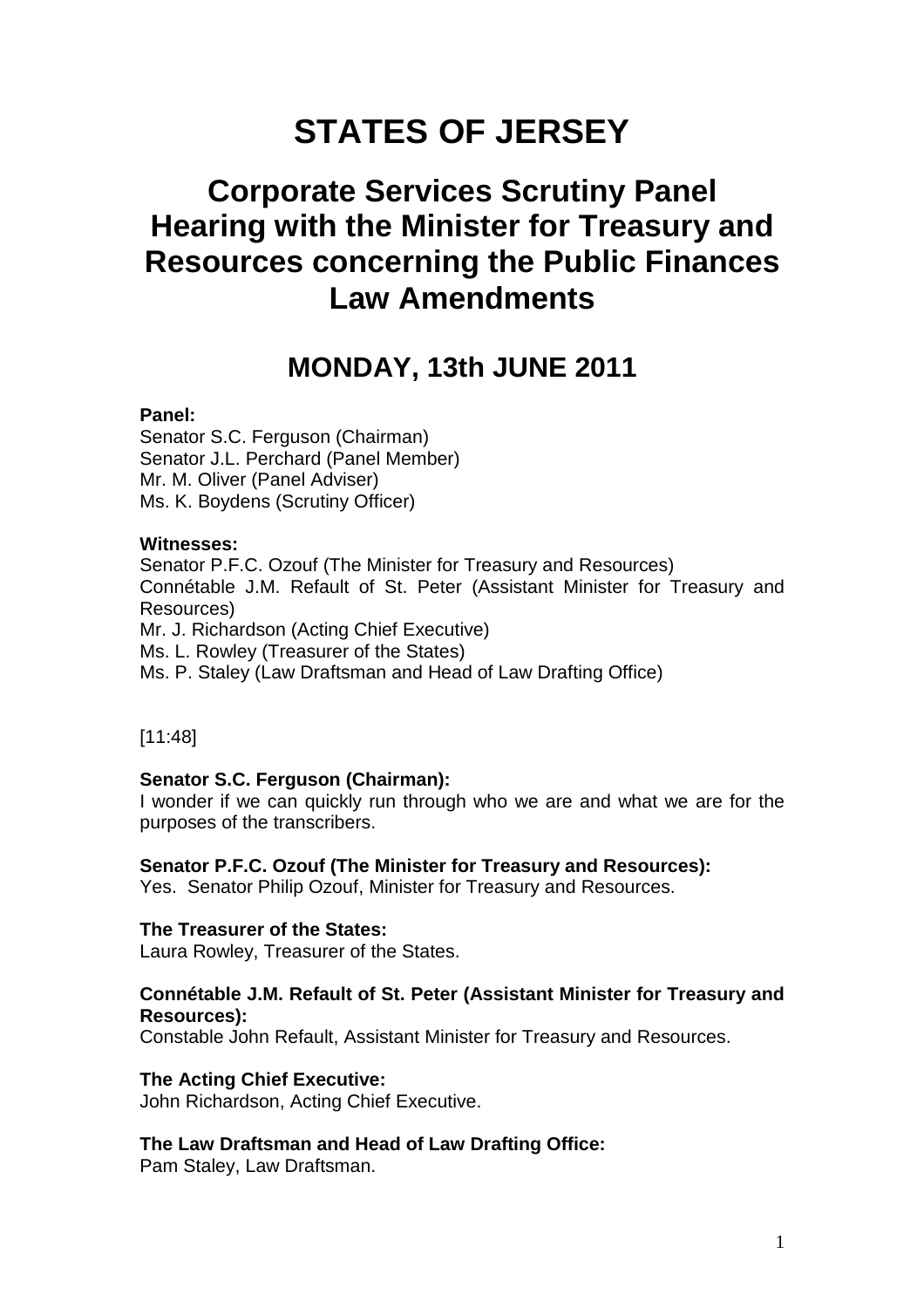## **Ms. K. Boydens (Scrutiny Officer):**

Kellie Boydens, Scrutiny Officer.

## **Senator J.L. Perchard (Panel Member):**

Senator Jim Perchard, Panel Member.

#### **Mr. M. Oliver (Panel Adviser):**

Michael Oliver, Adviser to the Panel.

## **Senator S.C. Ferguson:**

Sarah Ferguson, Chairman. Right, if you would …?

#### **The Minister:**

Right. Okay, we have got a presentation for you which is a presentation which we will also be giving (with perhaps not so much detail) to States Members. The changes to the Public Finances Law will not be new to you and they will not be new to you in terms of you calling for a change in the way that the States budgets for a number of years. I should first of all, I think, say that there are going to be 2 phases of amendments to the Public Finances Law, these are being brought in now and the States are being asked to approve them in advance of consequences of the election and the new Council of Ministers. There will be other changes to the Public Finances Law which are necessary and will follow in the months afterwards, this is designed to deal with the big financial management decision-making process within the States. So, very simply, the first slide, what is being proposed and it is most simple: it is a total spending limit for 3 years, departmental allocations for 3 years. It is for the first time a creation of 2 centrally-held funds within the 3 year period, one for growth, understanding that there are political priorities that always emerge that perhaps are not entirely predictable but they happen within a 3-year cycle (it is unrealistic to say that you cannot have any new money for political priorities that come up) and also putting on to a statutory basis a contingency amount to deal with the fact that we would like the world to be certain; the world is an uncertain place and there will always be things that come up. The reasons why change is required are well-known to you. The annual process, I have said earlier that the annual business plan almost gives the indication that every year we are doing a zero-based budget because, in theory, every department until the business plan is decided upon in the September, would not know what their budget was next year, let alone in 2 or 3 years' time, and that gives the indication of almost as though you are revisiting budgets on an annual basis. A year-to-year decision is also very short-term in its certainty, in its outlook, and so giving departments a 3-year budget deals with, I think, the correct assessment that the States is short-term in its provisions. No provision in the past for unforeseen expenditure, not wise; there will always be things that happen, so this puts some arrangements in place. But the Treasury rules associated with accessing the contingency will not be a return to the allocation of the general reserve, which was the thing that was abolished in the last Finance Law amendments because the £10 million that used to be in the general reserve was just regarded as a selfservice buffet where the money was sort of lying on the Finance and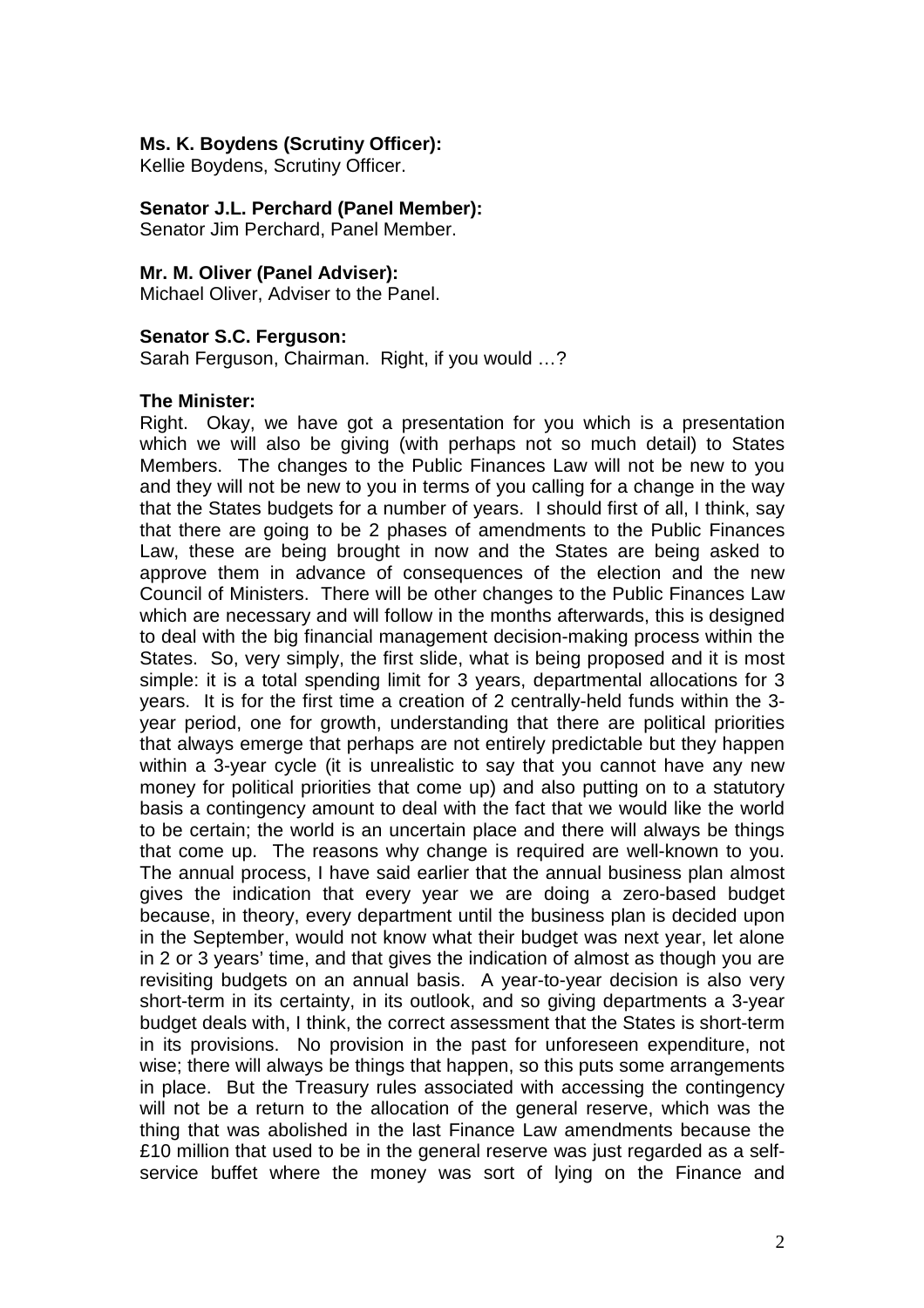Economics Committee table and people came and bid for it. We have taken the best practice of the way that other governments, particularly the U.K. (United Kingdom) deal with contingencies and we are going to be replicating the concepts of DEL and AME et cetera. I think that the last point about the fact that (and we have been debating this morning) the public view … and indeed numerous successive reports by your Public Accounts Committee, Chairman and the C. & A.G. (Comptroller and Auditor General) is that States spending can be better managed. At the very heart of it, the font of all the decision-making, is the way in which the allocations are made in the Public Finances Law, and this is designed to change things. We think that moving towards 3-year budgeting will mean that there is a more medium-term outlook generally. With the right to have a medium-term certainty in terms of your budget will come the responsibility of working within it. Yes, there is going to be the contingency that is available for the things that you cannot control yourself but the responsibility on departments is going to be greater with a longer-term or medium-term plan. Of course, if you are determined (as I am) to limit and check the increase in public expenditure and to deliver better value, then delivery of the decision in the first year, which will then be for 3 years, is the most important. The ability for departments … I said about: "With the right comes the responsibility"; departments will be able to be more medium-term in their own decision-making: they will be able to defer projects, they will be able to carry money forward, not spend it in one year. I have always found it a curious state of affairs that the States just works on a 12 month basis; that is not sensible. The new law will provide departments with the ability to have greater flexibility for themselves. I believe that that will lead to better value for money and better value for tax payers in terms of the money that they have spent and it will deliver certainty in terms of spending, providing you get that right decision up front done. The next slide (I think you have seen this before) basically sets out in, sort of, a 3-year staged process what will happen when. This will replace the Annual Business Plan as we currently know it and it will focus the year 2 and year 3 business plans into the allocation of the growth money that is available, we will not revisit the base cash limits for departments that they have got. The first year will be intense and we will need to get the decisions right because we will have, after the election of the new Council of Ministers, a strategic plan. It does not need to be a strategic plan, in my view, we have dropped now the concept of the States not signing up to and debating the Strategic Plan, that is a States of Jersey Law amendment and the decision has been made to drop that requirement, not to bring that to the States, and we are just literally focusing on the financial aspects of it. I hope, of course, the Strategic Plan that does come to the States will be financially realistic and financially competent.

#### **Senator S.C. Ferguson:**

So the Treasury is going to agree the financial envelope for the next 3 years?

#### **The Minister:**

And that will be set within the medium-term financial plan proposition that will be the business plan as we know it in year 1, and the law provides for a limit in terms of States spending for each of the 3 years and goes further than that, it then allocates departmental expenditure limits but holds back a contingency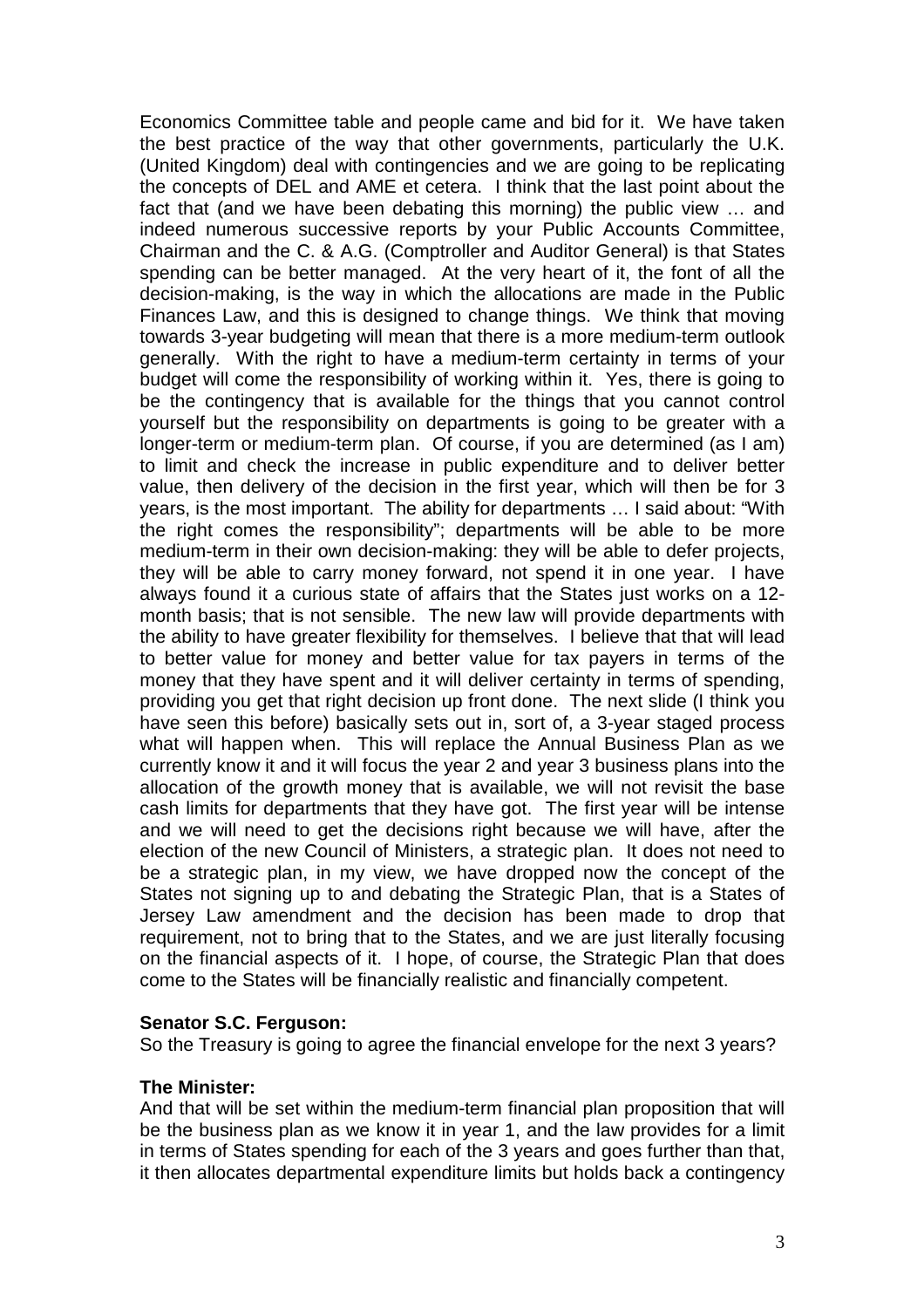amount and an amount for growth. But there is a process which we can go through in terms of how you assess how much money the growth is and how that money is spent. So then …

## **Senator J.L. Perchard:**

Contingency amount: while you are there, is there a proposal as to what that amount should be?

## **The Minister:**

Well, this is obviously the law. I would answer that by saving that we have done a lot of work on contingency amounts, it is for the States to decide; if they pass the law then they will have to pass the amount in the business plan next year about what those contingencies are. But the contingency levels that we previously indicated would be the ones that we are planning (and there is nothing changed in terms of what we are envisaging in terms of contingencies) and that is based on best practice from I.M.F. (International Monetary Fund) countries and advisers around that.

## **Senator J.L. Perchard:**

Okay, 5 per cent? Well, the …

## **The Treasurer of the States:**

Not as much as that.

#### **Senator J.L. Perchard:**

No. Okay. It is just I have no idea, really.

#### **The Minister:**

We have put £10 million, have we not, for the contingency this year? If you look at the past trajectory of how additional money has been spent and where you have had … I know obviously the Haut de la Garenne has been a particular problem, court and case costs has been one of those really big issues. Obviously the news last week of the court determination about: "We will get our costs back for that particular case"; all of that money is not necessarily kept, a lot of it is returned to Nigeria. But, nevertheless, it is going to help.

## **Senator J.L. Perchard:**

Does the law allow for immunity from that if States Members come forward with their pet projects?

#### **The Law Draftsman:**

Well, pet projects is really a matter for the growth fund which is totally within the gift of the States itself.

#### **The Minister:**

Well, contingency allocations is the Minister for Treasury, so providing you have got the right …

#### **Senator J.L. Perchard:**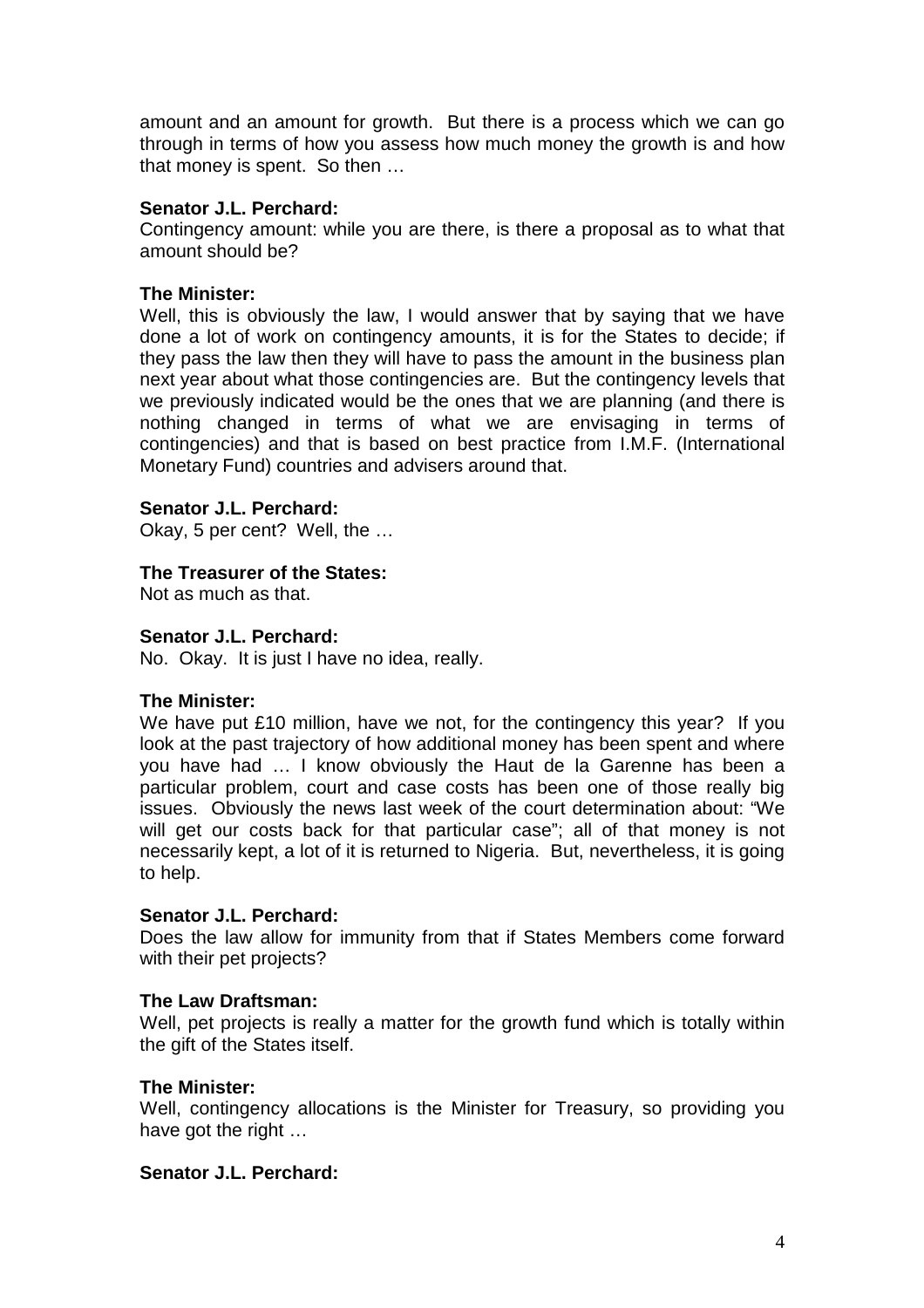Right. The immunity.

## **The Minister:**

Yes. So providing you have got the right advice that the Minister for Treasury gets to allocate contingencies and providing the Minister for Treasury is not seduced into arguments that go against his or her officer advice, then you have got the right …

## **Senator J.L. Perchard:**

It still could be difficult. Yes. Okay. I understand.

## **The Minister:**

Yes. But the checks and balances are there in …

## **Senator S.C. Ferguson:**

Well, if you compare it to the free-for-all we …

## **Senator J.L. Perchard:**

I know. But if the States instructs the Minister for Treasury to find, from the contingency fund, enough to buy Teddy bears for all under 5s, he is bound to do it, really, unless he wants …

## **The Minister:**

The decision is about the contingencies of the Minister for Treasury and that is maybe being (as Ministers for Treasury sometimes have to be) beyond politics, and then you are asking an individual to discharge those functions.

[12:00]

If you ask the States to make decisions on contingencies, I imagine that you would have greater pressure of political priorities.

#### **Senator S.C. Ferguson:**

More Teddy bears.

## **Senator J.L. Perchard:**

That is right, more Teddy bears.

#### **The Minister:**

Yes. Okay. More Teddy bears might be …

#### **Senator J.L. Perchard:**

That is the biggest threat to the 3-year plan, is it not, the rest of it is fairly straightforward?

#### **The Minister:**

Right. Well, shall we just carry on running through? So we have got just a slide there to … I think I have explained to you. Of course, one thing that is not changing at this stage is anything to do with the budgeting for capital, capital is still going to be annual. Of course, inscribed in the overall limits we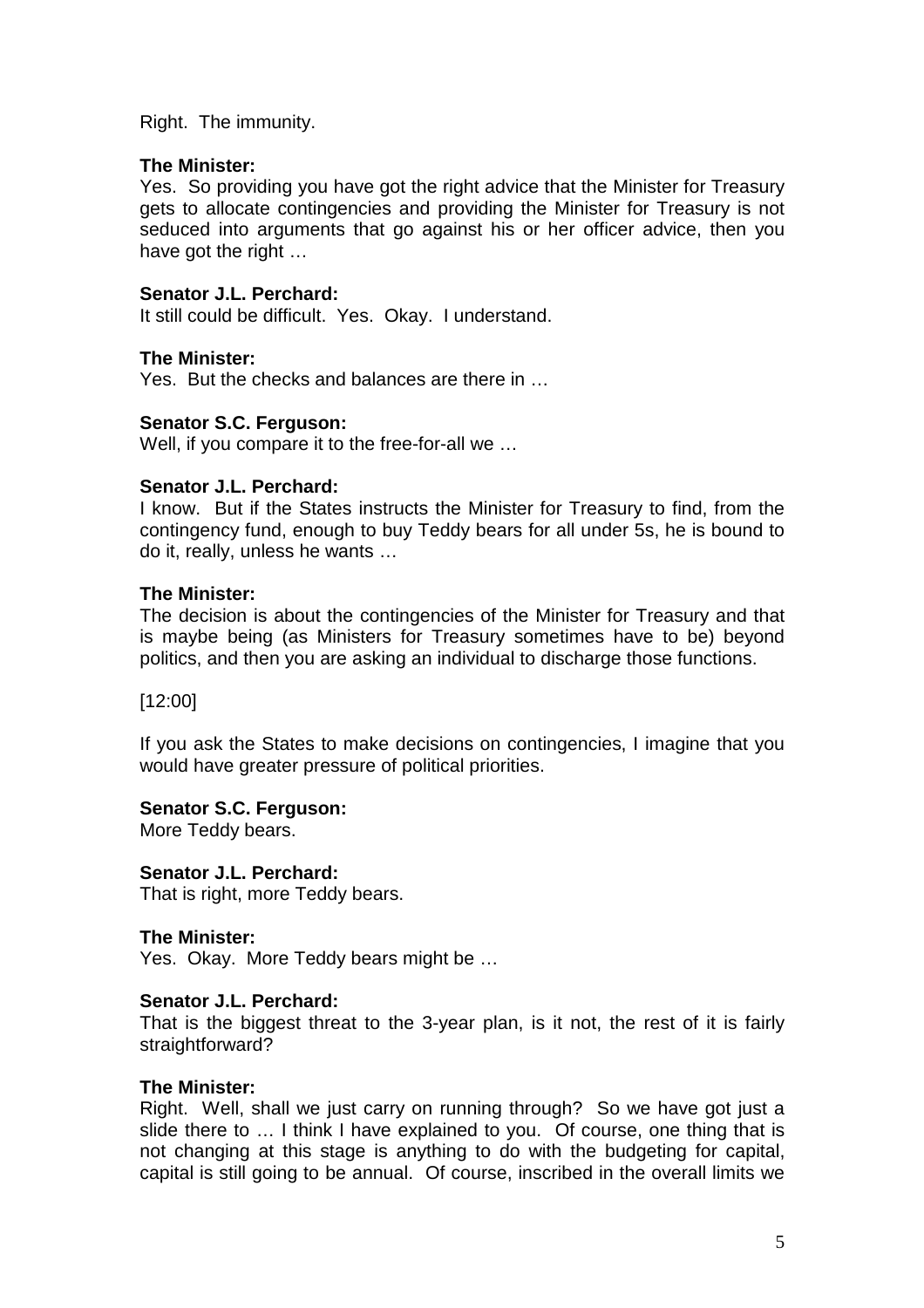are going to set an amount of money available for capital but the individual capital projects are still going to be a thing that is going to be decided on an annual basis. Moving forward, once we have completed our work on the medium and long-term capital requirements, we are going to have a much better picture of where we are heading and where we need to be heading in terms of total capital, et cetera. Some of this, I hope, is not new to you, we have consulted widely on these Public Finance Law amendments, we have talked to States Members, made some changes as a result of discussions with Members, we have listened to people's concerns about some aspects of the contingency and the growth, we have responded to States Members' requirement for political priorities and some new money (whether they be Teddy bears or otherwise) I hope in a way that is helpful, that says that there is going to be a discussion about growth. We have listened to you in terms of your concerns about public expenditure, we have had some discussion with the Chairman and committee and we think that this draft law is reflective of a lot of the comments; that we have listened to people. We have tightened the controls around the contingency, we have just been talking about that, and I have made the comments so I will not repeat them about the growth. Do you want to carry on, Laura, or do you want me to ...?

#### **The Treasurer of the States:**

Yes. Certainly. You would expect, Chairman, that we want openness and transparency to characterise the new process and we particularly want that to apply around the allocations, both the contingency allocation and the growth allocation. Now, we felt from the consultation that those would, funnily enough, be the areas (although they are the smallest amounts of money in total) about which States Members would have the most concern. So Pam's drafting has been very helpful in making sure that the law requires openness and transparency in how we deal with all the transactions associated with those allocations. We do want to be in a position to deal with growth, over a 3-year term things do change and it is necessary to make adjustments here and there, and that is why we have got the particular growth allocation set aside. We have also been careful, and again Pam has been very careful with the drafting of this in the law, that we cannot overspend the growth allocations or over-commit the growth allocations, so what we are seeking to do is to make some of the growth allocation available in each of the 3 years of the medium-term financial-plan period. It would theoretically be possible in the first year to allocate all of the first year's money and for that to have much greater full-year effects in a future year, so potentially, you could over-commit the growth allocation, but we have put safeguards against that in the law. There are one or 2 other changes that we have taken the opportunity to make, the main change is that the C. & A.G. will be able to report on companies that are wholly or majority-owned by the States, so that was an easy change for Pam to make but quite an important one in terms of addressing the C. & A.G.'s issues raised in his report a short while ago. There are minor changes to the Article on emergency expenditure as well. As you know, in an ideal world, we would have brought forward …

#### **Senator J.L. Perchard:**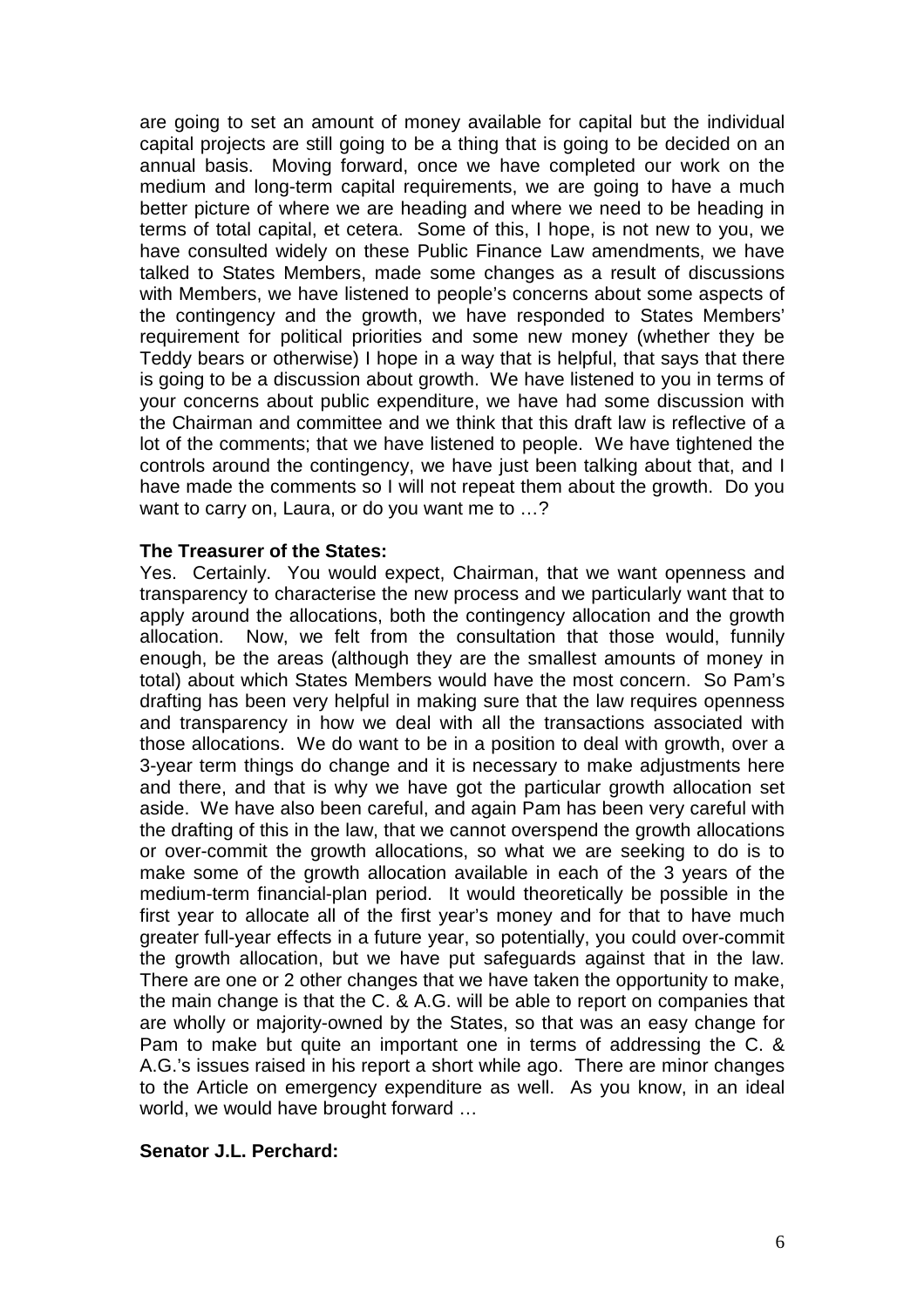Is there a separate budget for emergency expenditure as opposed to contingency?

## **The Treasurer of the States:**

No, it is not a separate budget but it is a separate provision to allow expenditure to take place in the event of …

## **The Law Draftsman:**

It is, effectively, a re-enactment of your existing Article on contingency expenditure, I think it is currently called, whereby in very extreme circumstances such as a state of emergency, immediate threat to the Island, the Minister can authorise spend without any formal approval of the spend and he has to come back and formalise, ask for it in some way. But that is there in law already. The one significant …

## **Senator J.L. Perchard:**

Sure. Okay. It is the same budget plan.

## **The Law Draftsman:**

Well, it is not a budget; this can crop up at any time, it is probably not at budget time.

## **Senator S.C. Ferguson:**

It is a power rather than a budget, is it not?

**The Law Draftsman:** It is.

**Senator J.L. Perchard:**  Right. Okay.

#### **The Minister:**

But the only time that the Article was ever invoked was for the Swine Flu pandemic when I made, upon advice, a decision to spend money of which there was not a head of expenditure, which needed to subsequently come back to the States. I think I am right in saying, Pam, that now that there is a contingency that is enshrined in the legislation, we have had to make some changes to the way that that emergency situation …?

#### **The Law Draftsman:**

Well, I think the expectation would be that your first port of call in formalising the spend would be to go to contingency, you have got a fallback of asking for growth money. If all else fails, you have got the limited option of coming back for an amendment to the plan, but the one significant change we have made is that, if the States do not agree to formalise the arrangement for that spend, it will be for the Council of Ministers collectively to rejig all the existing heads of expenditure to cover the spend whereas, under the existing law, it just falls to the Minister for Treasury to do, which clearly is not correct because everybody's heads of expenditure is affected at that point.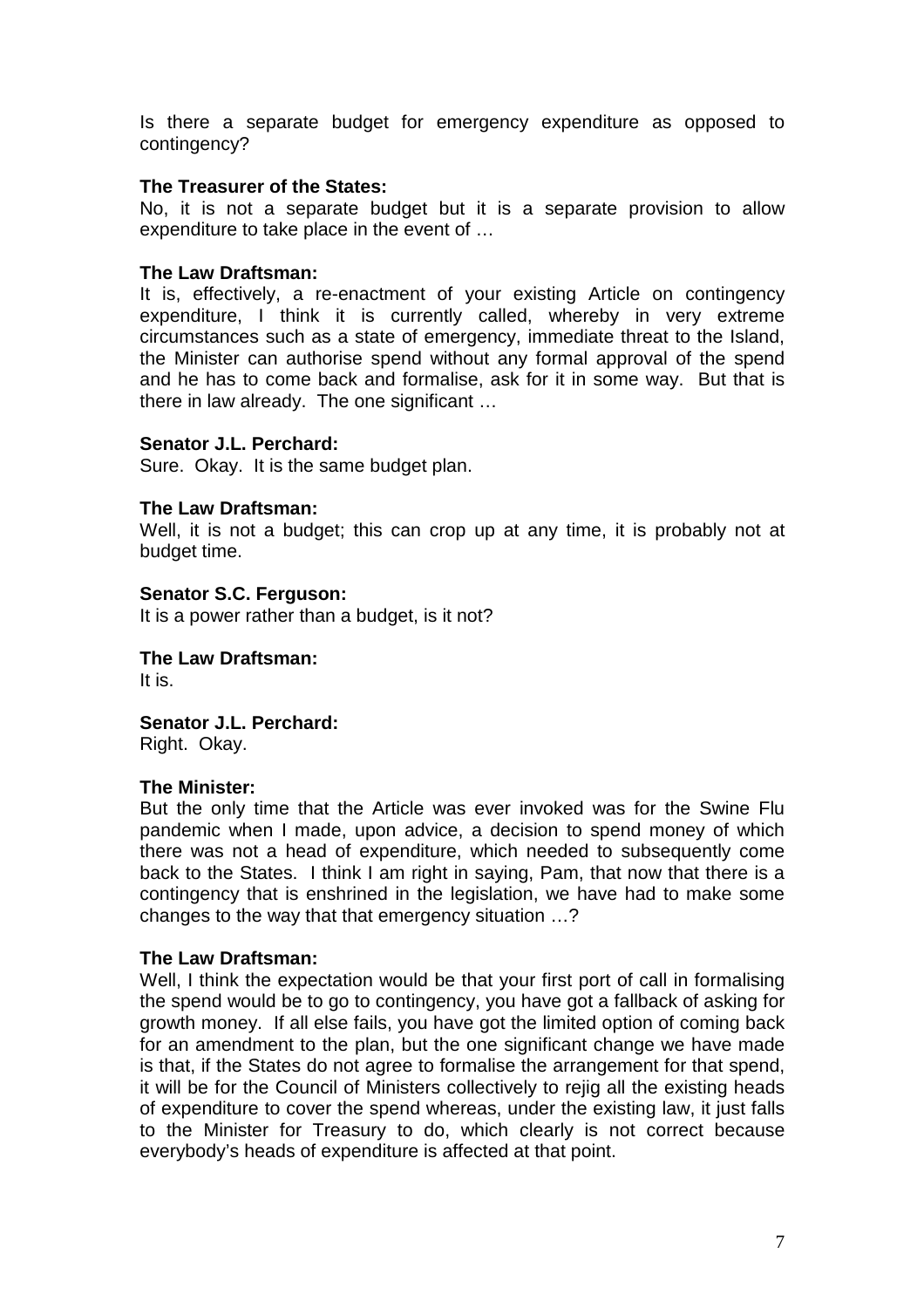## **The Minister:**

So as far as the other next phase, just so that you know, because I think Laura and I and John want to make sure that you know that we are as committed as we always were to make other changes to the Public Finances Law that will follow: we are looking at the role of the Treasurer, we have made some observations as to the P.A.C. (Public Accounts Committee) and I think Corporate Services about that, we have not forgotten about them, they are in the next draft …

## **Senator S.C. Ferguson:**

And the C. & A.G.'s report, which I have got somewhere.

#### **The Minister:**

Yes. The issues to do with trading operations, special funds and all others, we will look at that in a second. This is the urgent one that we want to get through before the summer break to allow the States to be certain. If we do not do it, then the new States will convene and we will then not be certain that they are going to be asked to decide on a 3-year budgeting as opposed to an annual, and I think that will completely sort of re-wire some of the way that people will think about the early part of their contribution in the States in the new system, and Ministers will also be working on the basis … I mean, we were talking about the C.S.R. earlier, I think the C.S.R. is going to be C.S.R. 2, and 3 and 4 it is going to be much more possible in the context of a certainty of 3-year budgeting. So yes, the law is now lodged, amendments are possible between now and the deadline for amendments. If Corporate Services want to amend any of the legislation then, of course, the Treasurer and the Greffe and the Law Draftsmen will do everything they can to consider them; I do not know whether there are any. I am asking for a States debate on 19th July, uncomfortably the last sitting of the States, but there was no other time to do it if we are going to get in before the lock-down of the elections. While we can never be certain, we can hope that the Privy Council will consider this and bring this into force prior to the commencement of the new Council of Ministers next December. That is what we wanted to tell you.

#### **Senator S.C. Ferguson:**

Super. So, effectively, a Minister will say: "Right, I have got £X million for my budget for the next 3 years. In the first year I am going to spend £X/2, in the second …" you know, are you going to …?

#### **The Minister:**

No. They do not get it all, they only get the actual allocation for year 2 and year 3 in the budget law, so if you are Health or Education that gets £90 million a year, they do not get 3 times £90 million as a result of that first thing, they have got absolute certainty …

#### **Senator S.C. Ferguson:**

No. I am saying … yes, they have got the certainty that they are going to have, say, £90 million (it is nice and easy to divide it by 3) but I want to spend £45 million in my first year …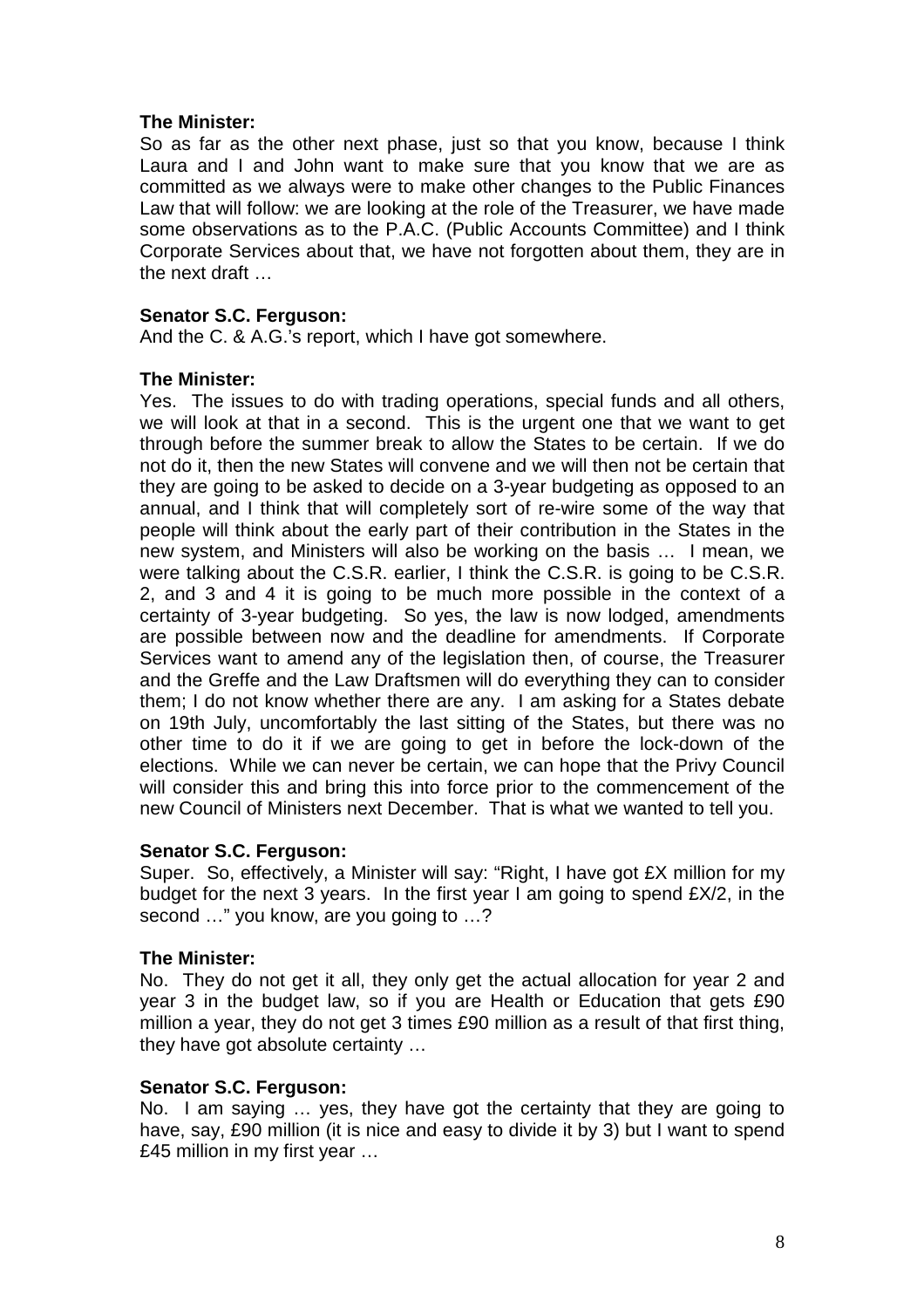#### **The Treasurer of the States:**

No, you cannot do that, you are still operating within an annual budget.

## **The Minister:**

Because it cannot be changed except in extreme instances.

#### **The Treasurer of the States:**

So you could underspend some, but you should not overspend.

#### **Senator J.L. Perchard:**

There will still be an annual budget.

#### **Senator S.C. Ferguson:**

I could say: "I only want to spend £25 million this year and £30 million and £35 million", or something like that.

#### **The Treasurer of the States:**

Yes, and the carry forwards would still be to be agreed by the Minister for Treasury and Resources but there would be more of a presumption that they would be agreed.

## **Senator S.C. Ferguson:**

Yes. So that it is really just looking at an envelope not a …

#### **The Minister:**

Well, no, it is an envelope per department. Yes.

#### **Senator S.C. Ferguson:**

Yes. But the overall envelope is set by the Treasurer.

#### **The Minister:**

Well, the Minister for Treasury …

#### **Senator S.C. Ferguson:**

The Treasury suggests and the States decide but I sometimes wonder if it would be simpler just to say: "Right, you are going to get so much this year for the next 3 years and that is it."

#### **Senator J.L. Perchard:**

Effectively, what is going to happen … it is in their budget statement, Chairman, is it not?

### **The Treasurer of the States:**

That is where we are heading, with the exception of the growth and the contingency allocations.

#### **Senator S.C. Ferguson:**

With the provision of the growth and the contingency and salaries and inflation.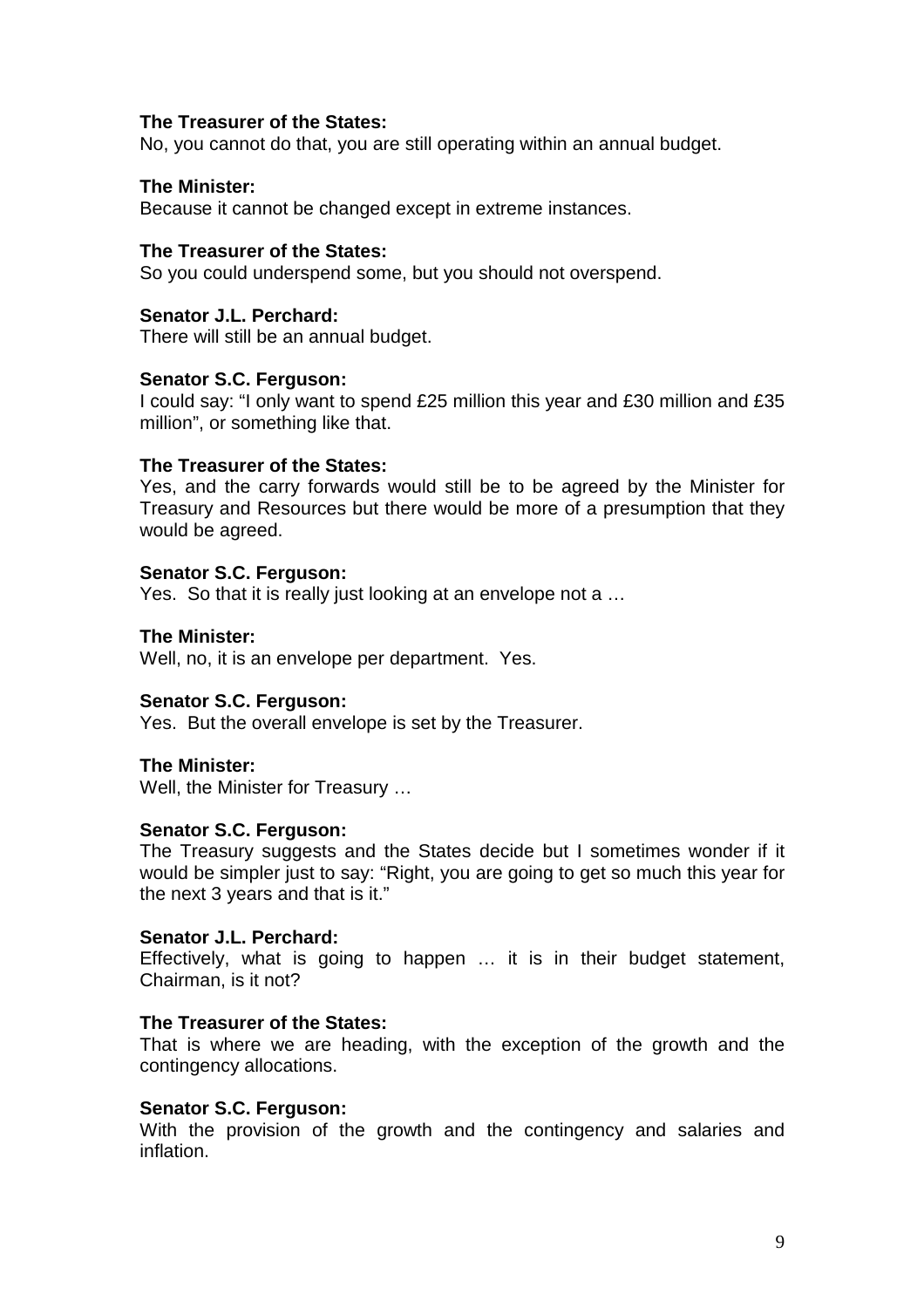## **The Treasurer of the States:**

Well, even things like the salaries and inflation would be known, we would be planning those for 3 years hence as well, so we would be aware of that at the outset.

## **The Minister:**

Which will help, of course, in the discussions we had earlier about delivering on terms and conditions, if you know what budget you are going to operate within in the 3-year period, you would be able to reach much more long-term agreements with staff.

## **Mr. M. Oliver:**

The forecasting had better improve in some ways because of that, in terms of economic forecasting about inflation and everything else. Has that been done, because that is one thing that Corporate talked about a few years ago about some of the forecasting in terms of …

## **The Minister:**

When you talk about forecasting, what sort of forecasting? Sometimes we talk about 2 different things.

## **Mr. M. Oliver:**

Sorry. Yes. I am not talking about income or expenditure forecasts, I am talking about predicting inflation, it is very difficult to do that, or trends in the economy. Has that improved, has there been more statistical work on the ground on measuring the Jersey economy to give you some better idea about pay awards going forward?

#### **The Treasurer of the States:**

We get very useful information from our economics adviser so I do not have any …

#### **Mr. M. Oliver:**

Yes. I know that. But I was just wondering whether the data is … it has come out over the last few years that the data could be better and more resources could perhaps be put into data collection to give you better data on the ground going forward?

#### **The Minister:**

Well, it is massively improved, that is what the F.P.P.'s (Fiscal Policy Panel) endeavours have been also doing …

#### **Mr. M. Oliver:**

That is what I am asking.

#### **The Minister:**

Yes. Massively improved and the F.P.P., I think it is fair to say, are impressed with the data set that now exists on the Jersey economy and they are becoming more … obviously, nobody expected the contagion that has happened in the world in the last few years, nobody predicted that, but now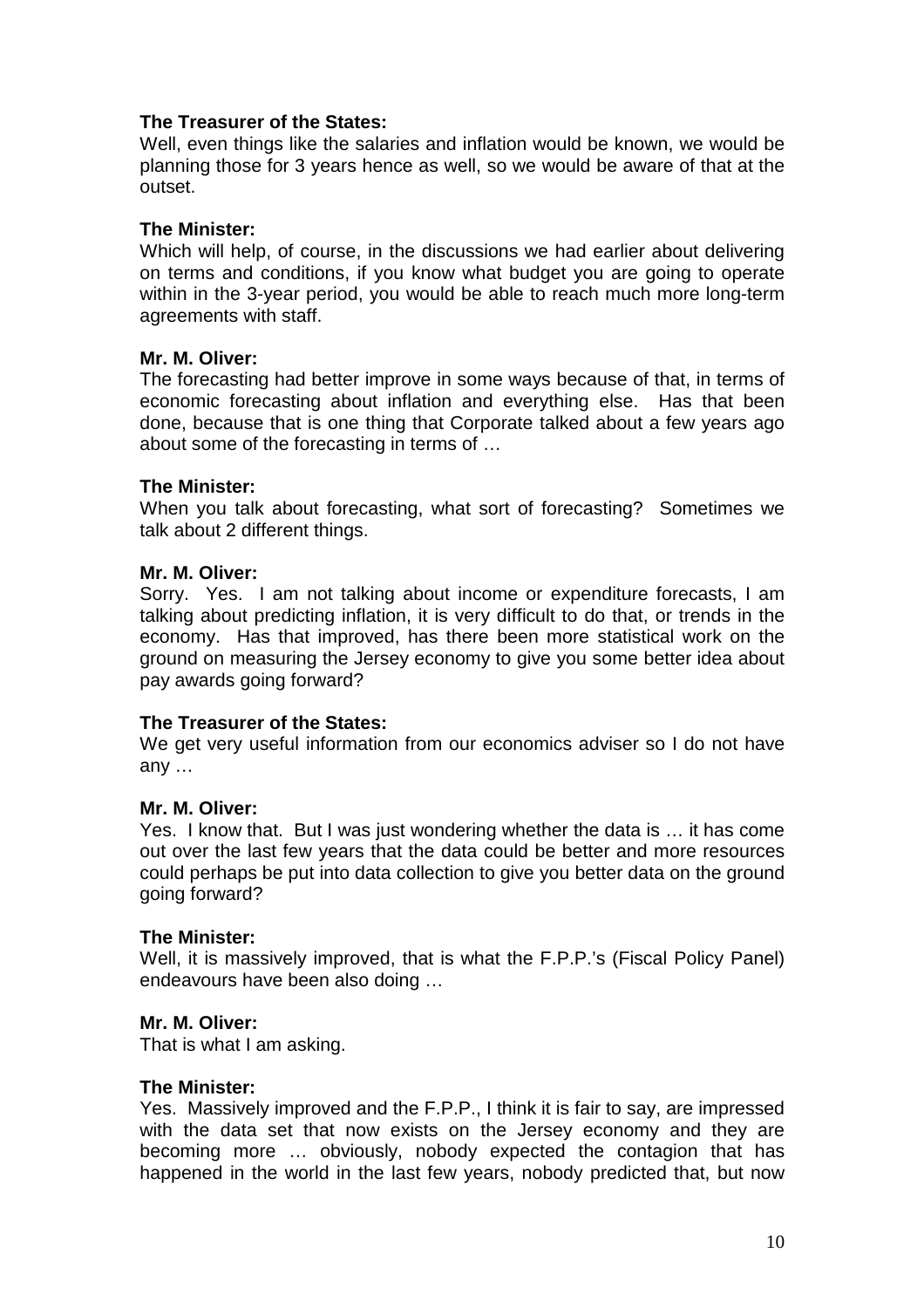the data about what the Jersey economy is made up of and our forecasts in terms of tax revenue, while there has been an improvement, it is well within the tolerance of what you would expect as a reasonable forecast, it is pretty good. There are things that we can estimate locally but international inflation, commodity inflation are things that … we will worry about the things that we can worry about locally, there are some things that are just outside of our control.

## **Senator J.L. Perchard:**

I applaud this absolutely, I think this is spot-on as a principle. What provision is there for demand on public finances over and above the level of contingency put aside in the event … it will not be something that happens from within, it will be financial pressure placed on Jersey from outside the Island that we simply have to meet, for whatever reason I do not know. Is there any contingency to break from the 3-year agreed strategy in the event that there was some super demand on public finance?

## **The Treasurer of the States:**

If we had to?

## **Senator J.L. Perchard:**

If we had to, had no choice.

#### **The Treasurer of the States:**

Absolutely had to and we had exhausted all other options, we could redetermine the medium-term financial plan, we could set a new medium-term financial plan.

#### **Senator J.L. Perchard:**

I cannot think of a scenario, but there may be something in the future.

#### **The Treasurer of the States:**

In extremis.

#### **The Minister:**

That is absolutely right, there were various different circumstances in which the medium-term financial plan could be amended.

[12:15]

In the event of throwing out the Council of Ministers and there being a new Council of Ministers, then there are certain provisions for that. But Pam, do you want to talk about a particular …?

#### **The Law Draftsman:**

Well, simply to say that, really, the first port of call remains the contingency fund or contingency expenditure which can be added to if needs be. If the money runs out on contingency or is not going to be enough, you can for example in a year, say: "Well, okay, we are in a difficult situation. We are not going to use any growth money for the sort of things we normally use growth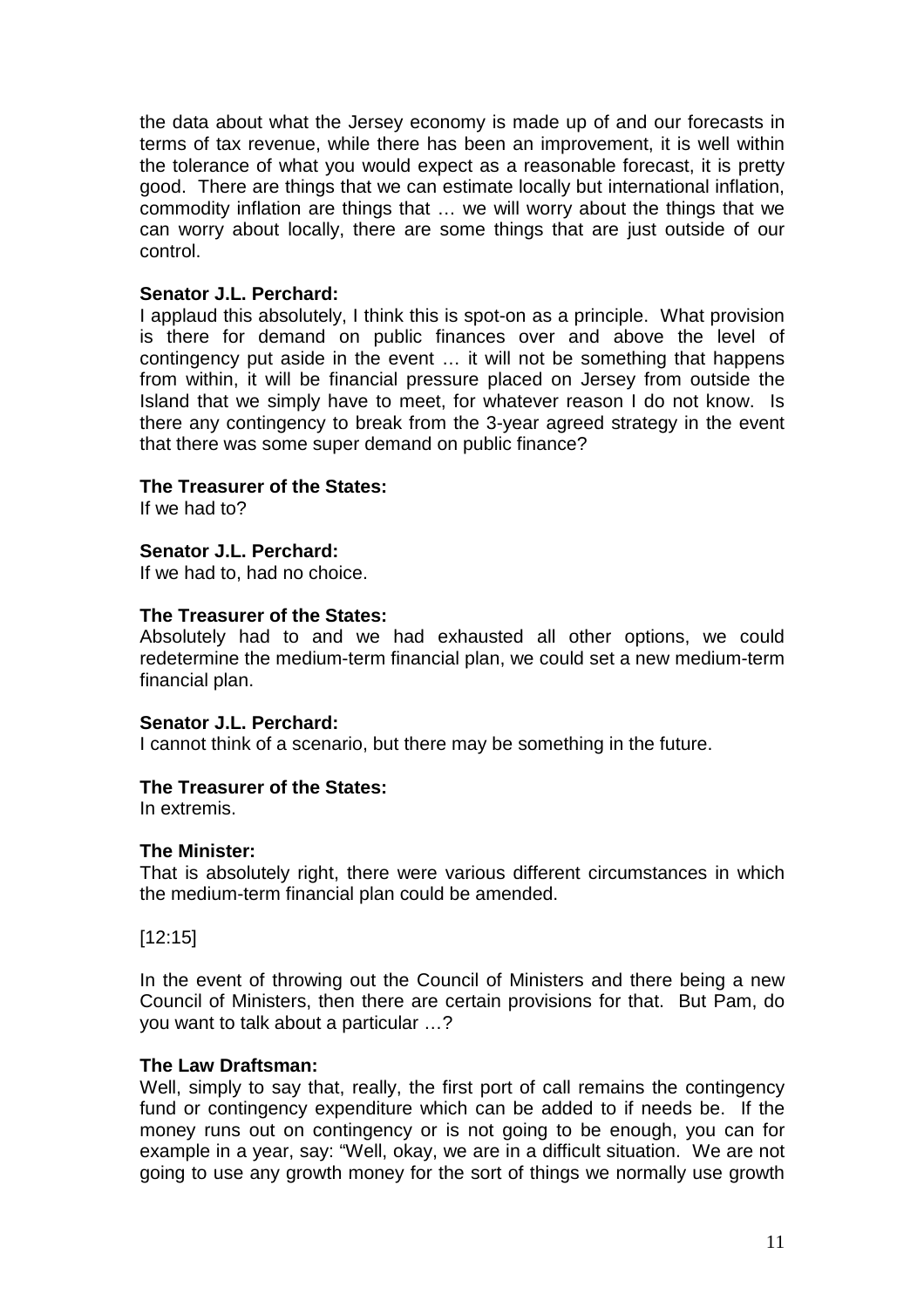money for, we are going to put it into contingency because we know we have got an urgent need to use it in contingency." You can decide that annually. In extremis, the Minister can negotiate with colleagues to reallocate money from heads of expenditure to make sure it ends up in the right place. So you are not forced back to changing the medium-term financial plan in the first instance, you can do things around contingency first to try and raise the money that you need.

## **Senator J.L. Perchard:**

How would one put more money into the contingency in year 3?

## **The Law Draftsman:**

You could do it from growth, if people felt that was the proper thing to do, the States could vote to put all of the growth money practically into contingency.

#### **Senator J.L. Perchard:**

I cannot think of an example but … a life-saving vaccine that our population needed and we are sitting on a pile of legislation that does not allow us to access the cash that we have in reserve. I do not know. As long as we could act.

## **The Law Draftsman:**

We can act. Yes.

## **The Minister:**

That is the flexibility but it is tough to get there.

## **Senator J.L. Perchard:**

But it needs to be.

#### **The Minister:**

But, of course, a sovereign Assembly deciding its own expenditure needs to have, in extremis, the ability to make decisions but of course they are after you have been through a whole set of processes. Accessing money should be difficult, that is the premise on which the law is drafted and the premise on which the amendments have been made.

#### **Senator S.C. Ferguson:**

Knowing the States proclivity to spend, this has been a feature in some of our back reports, and it has been a recurring theme that one of the problems is that things come to the States and they decide to spend money.

#### **The Minister:**

Yes. But at the end of the day, the States Members are elected to pass legislation and to agree an annual budget. New States Members in the new States are going to be elected to make a decision in the first year, which is going to set departmental limits for 3 years and then their attention as far as financial responsibilities are concerned is going to be focused on accessing the new money that is available rather than going through a fiction of setting the base cash limit for Corporate Affairs or Scrutiny or the Law Officers. It is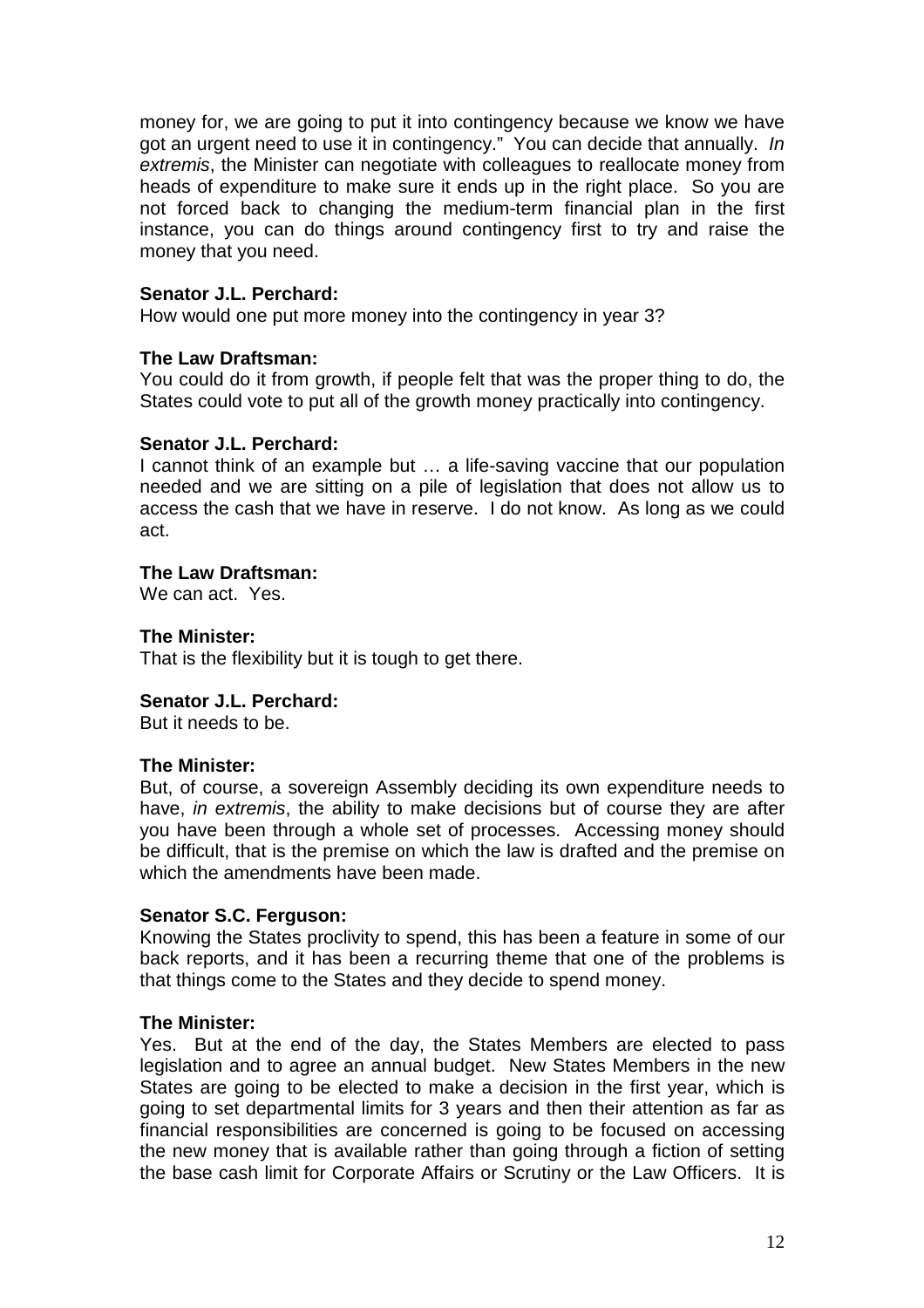the marginal expenditure which is going to be the attention that States Members are going to provide in the second and third year. That might be better that we focus everybody's attention on the marginal spend rather than the whole lump of the spend, which will be the attention in year 1. It is really important to get that first 3-year plan right and whoever is doing it is going to need to put the attendant work and rigour into setting those 3-year plans. But you are more likely to get a consolidation in terms of spending through if you get a 3-year plan. If you are a spend-thrift and you want to carry on increased spending every year and you want to allow the ability to spend, then you will not be in favour of this. This is about good discipline.

## **Senator J.L. Perchard:**

Yes. Absolutely.

## **Senator S.C. Ferguson:**

But looking at overall figures, in the current system we vote for the bottom line only because the Minister for Treasury and the other Ministers can move stuff round within the budget, money can be moved round.

## **The Treasurer of the States:**

Yes, it can.

## **Senator S.C. Ferguson:**

It is just going to be the same principle again. I have no problem with it, it is just …

#### **The Minister:**

Yes. It is a slightly different process. This is changing it because while we have made decisions about total spending in previous business plans, it has had no statutory effect outside of the next year. All this changes, this puts a statutory basis on the total allocation of spend and departments get what I would probably regard as a minimum budget for the next 3 years. It can be topped up by allocation of new money in year 2 and 3 from the growth pot, but they are getting that minimum budget and it is only by the consent of the Minister for Treasury and the Minister (after having been through the Council of Ministers' process) that that minimum budget could be reduced in years 2 and 3.

#### **Senator S.C. Ferguson:**

Yes. But at the moment the States themselves only vote on the bottom line.

## **The Minister:**

Only for one year, as well.

## **Senator S.C. Ferguson:**

Well, yes, only for one year but only on the bottom line and that, as I understand it, is not going to change.

## **The Minister:**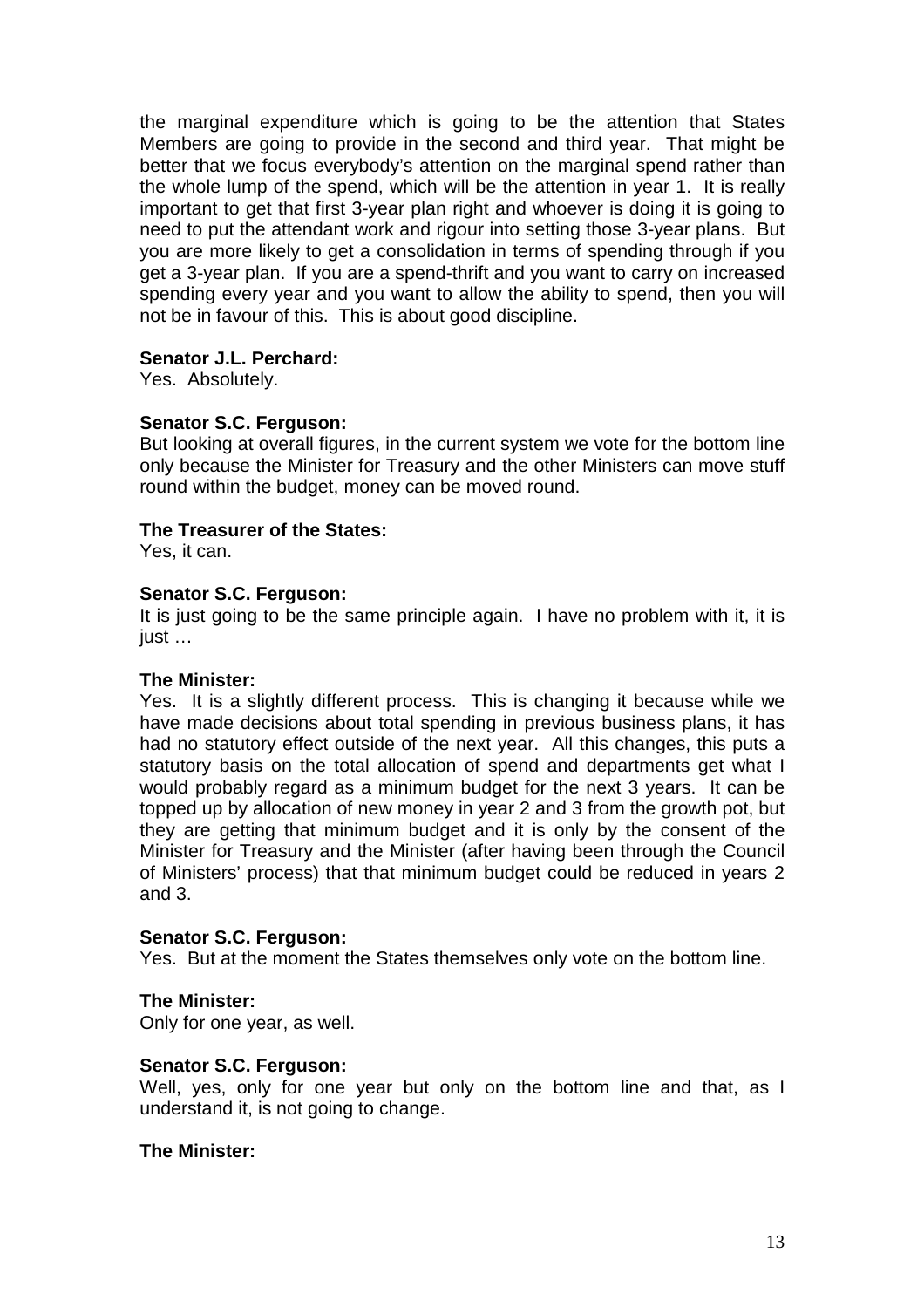No. The States do vote … you can change it, again, with the consent of the receiving and giving Minister.

## **Senator S.C. Ferguson:**

You can change it but the main vote, effectively, is the bottom line.

## **The Treasurer of the States:**

I think all that Senator Ferguson means is that Ministers will still be able to reallocate within their approved budget, and they will.

#### **The Minister:**

It is difficult, but yes, with consent you can.

#### **The Treasurer of the States:**

Within their own department, yes.

#### **The Minister:**

Yes. Within their department they could. I see what you are saying, yes. I agree. Health will be able to … a department would just get a single number.

#### **The Treasurer of the States:**

They would be able to spend a bit more on, I do not know, intensive care and a bit less on … yes, so they will still be able to do that.

#### **The Minister:**

Mental healthcare versus intensive care. Yes. Absolutely. But they will be expected to disclose the breakdown of their allocation in order to allow Members to decide what their total is.

## **Senator J.L. Perchard:**

What about if a decision is made in the Assembly that had financial consequences but was not specific? I am just trying to think of a nice, fluffy proposition brought to the States, the States Members approved it but there were financial consequences within the 3-year period but not directly targeting an issue. I am just trying to think of an example, but there are bound to be some coming forward.

#### **The Minister:**

Well, winter fuel payments so if a request is made to the Minister for Social Security to increase fuel payments, then …

#### **Senator J.L. Perchard:**

Yes … or dental care: "The States must provide free dental care for lefthanders …"

#### **Senator S.C. Ferguson:**

That is discrimination.

## **Senator J.L. Perchard:**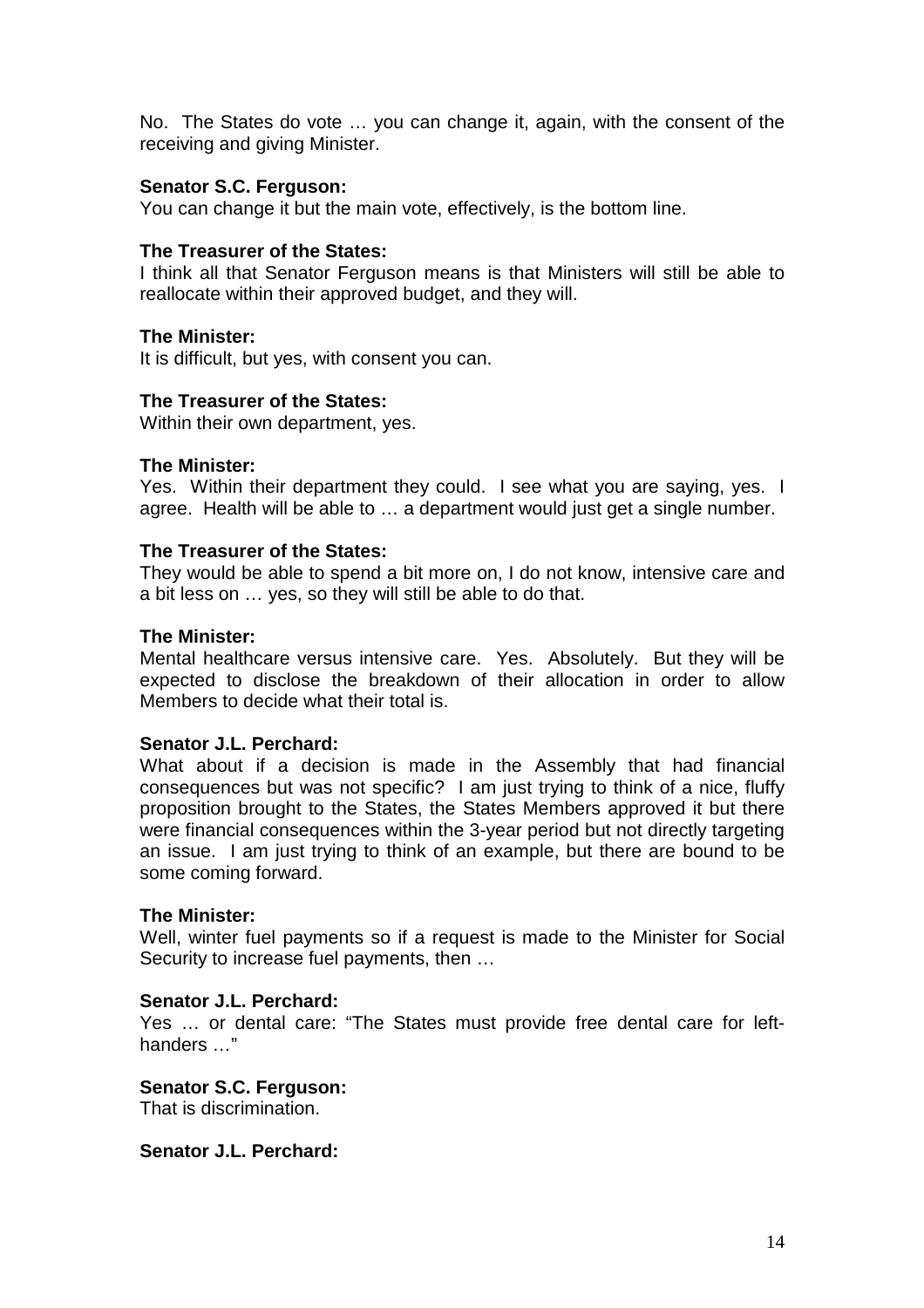Well, right-handed … but there is a financial consequence and how does that work within the law?

## **The Law Draftsman:**

Well, if it cannot be accommodated within the department's existing head of expenditure it would be a matter that would be suitable for growth expenditure.

## **Senator J.L. Perchard:**

So it is not really that robust, this, then.

#### **The Law Draftsman:**

It depends on the size of the growth pot, of course, and you cannot spend more than the growth pot.

#### **The Minister:**

The growth pot is limited. If you get the decisions for the growth pot allocation correct, which you should, then you can only work up to that limit, you cannot blow it and you cannot spend it twice.

#### **The Treasurer of the States:**

That is the tricky issue: on the one hand you want enough spend for States Members to feel that there is the room for them to bring forward new propositions in the 3-year period, but on the other hand you do not want too much in there because it reduces the constraint on spending overall, so that is the tricky balance to strike.

#### **Senator S.C. Ferguson:**

Right. Is there anything else?

#### **Senator J.L. Perchard:**

No, that is fine, there is …

#### **The Minister:**

If you do believe that this is going to adhere to some of the principles that you have been calling to …

#### **Senator S.C. Ferguson:**

The flags we have been waving, yes.

#### **The Minister:**

Yes. This will not be universally accepted by Members, I am sure, I am sure there are going to be some Members that are going to try and amend this down to not give the discipline and the certainty in terms of spending, so any support that you are able to give this would be gratefully received, really, because it is really important.

#### **Senator S.C. Ferguson:**

We should probably produce some of our inimitable comments …